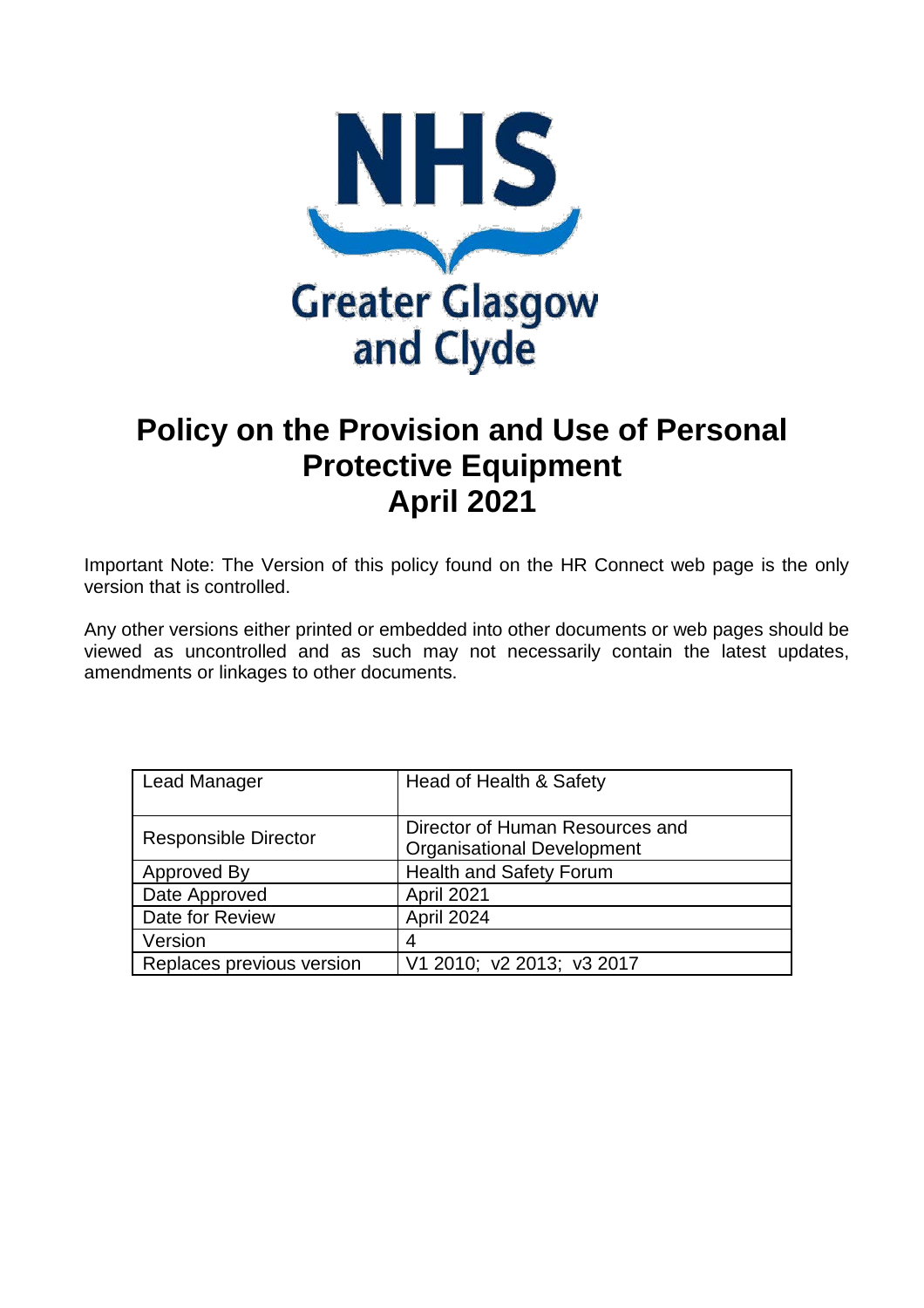# **CONTENTS:**

| Section        | Title                                              | Page |
|----------------|----------------------------------------------------|------|
| 1              | <b>Policy Statement</b>                            | 3    |
| $\overline{2}$ | Scope of Policy Implementation                     | 3    |
| 3              | <b>Roles and Responsibilities</b>                  | 3    |
| 4              | <b>Personal Protective Equipment Definition</b>    | 4    |
| 5              | Maintenance, Replacement and Record Keeping        | 5    |
| 6              | <b>Safety Action/hazard Notices</b>                | 5    |
| 7              | <b>Risk Assessment</b>                             | 5    |
| 8              | Covid - 19                                         | 6    |
| 8.1            | <b>Personal Protective Equipment</b>               | 6    |
| 8.2            | <b>Undertaking Fit Testing of Face Masks</b>       | 6    |
| 9              | <b>Respiratory Protective Equipment RPE</b>        | 7    |
| 9.1            | <b>Guidance Notes</b>                              | 7    |
| 9.2            | <b>Selection of RPE</b>                            | 7    |
| Appendix 1     | Checklist                                          | 9    |
| Appendix 2     | Collated list of Hyperlinks from within the policy | 10   |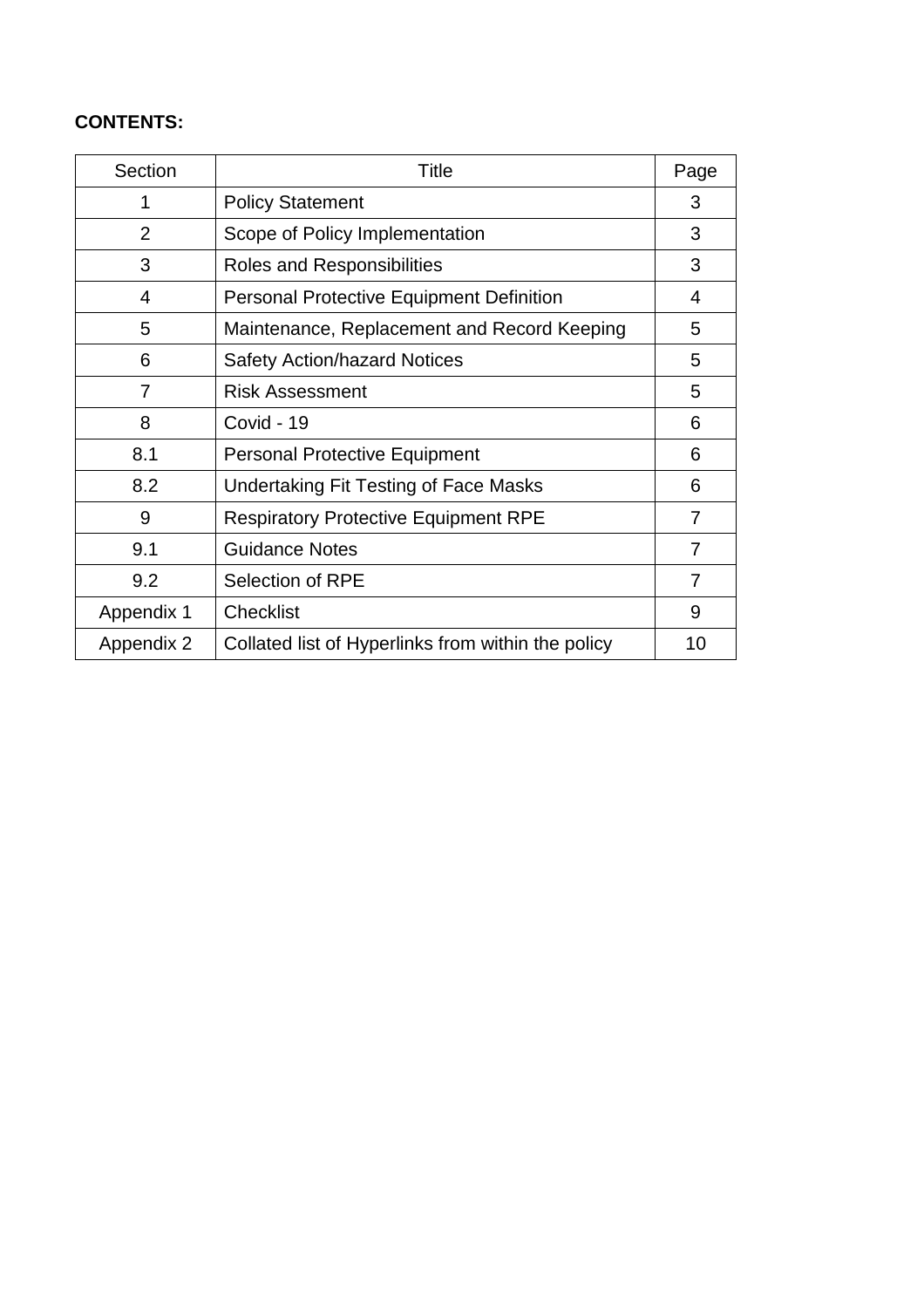# **1. Policy Statement**

NHS Greater Glasgow & Clyde (NHSGG&C) attaches the greatest importance to the health, safety and well-being of its employees and all other persons liable to be affected by its activities.

NHSGG&C will take all reasonable steps to ensure the safety of all employees. Where necessary, following appropriate risk assessments being carried out, the organisation will provide suitable and effective Personal Protective Equipment (PPE). NHSGG&C will liaise with suppliers to ensure that all PPE is to a relevant standard and will inform and train employees on the safe use of PPE.

Where the use of PPE has been identified as an appropriate control measure through risk assessment, then it is the duty of staff to appropriately use the PPE as provided. If employees have any problems relating to the use of PPE, they should immediately inform their Line Manager or Head of Department so that steps can be taken to promptly address the situation.

NHSGG&C will, in consultation with staff representatives:

- a) assess the provision and use of PPE which will include the assessment of its provision in the hierarchy of controls for example within The Control of Substances Hazardous to Health Regulations. (COSHH), Noise at Work Regulations.
- b) carry out an assessment of how the use of PPE affects staff whilst wearing the PPE
- c) take all reasonable steps to minimise the risks found from these assessments.

NHSGG&C will give information, instruction and training necessary to ensure the health and safety of all users of PPE.

The storage, cleaning, inspection and maintenance of PPE will be carried out in accordance with manufacturer's recommendations.

#### **2. Scope of Policy Implementation**

This policy is written in support of the general statements and principles as set out in the [NHSGG&C Health and Safety Policy.](https://www.nhsggc.org.uk/working-with-us/hr-connect/health-safety/policies-guidance-documents-forms/health-safety-policy/)

#### **3. Roles and Responsibilities**

The framework of accountability and responsibility for managers and staff on the implementation of this policy follows that laid out within the Health and Safety Policy.

It is the responsibility of Health & Safety Management Manual Holders, Local Managers and Head of Departments to ensure that actions are in place to guarantee the implementation of the policy.

It is the Responsibility of all staff to appropriately use any PPE provided based on need following a suitable and sufficient risk assessment.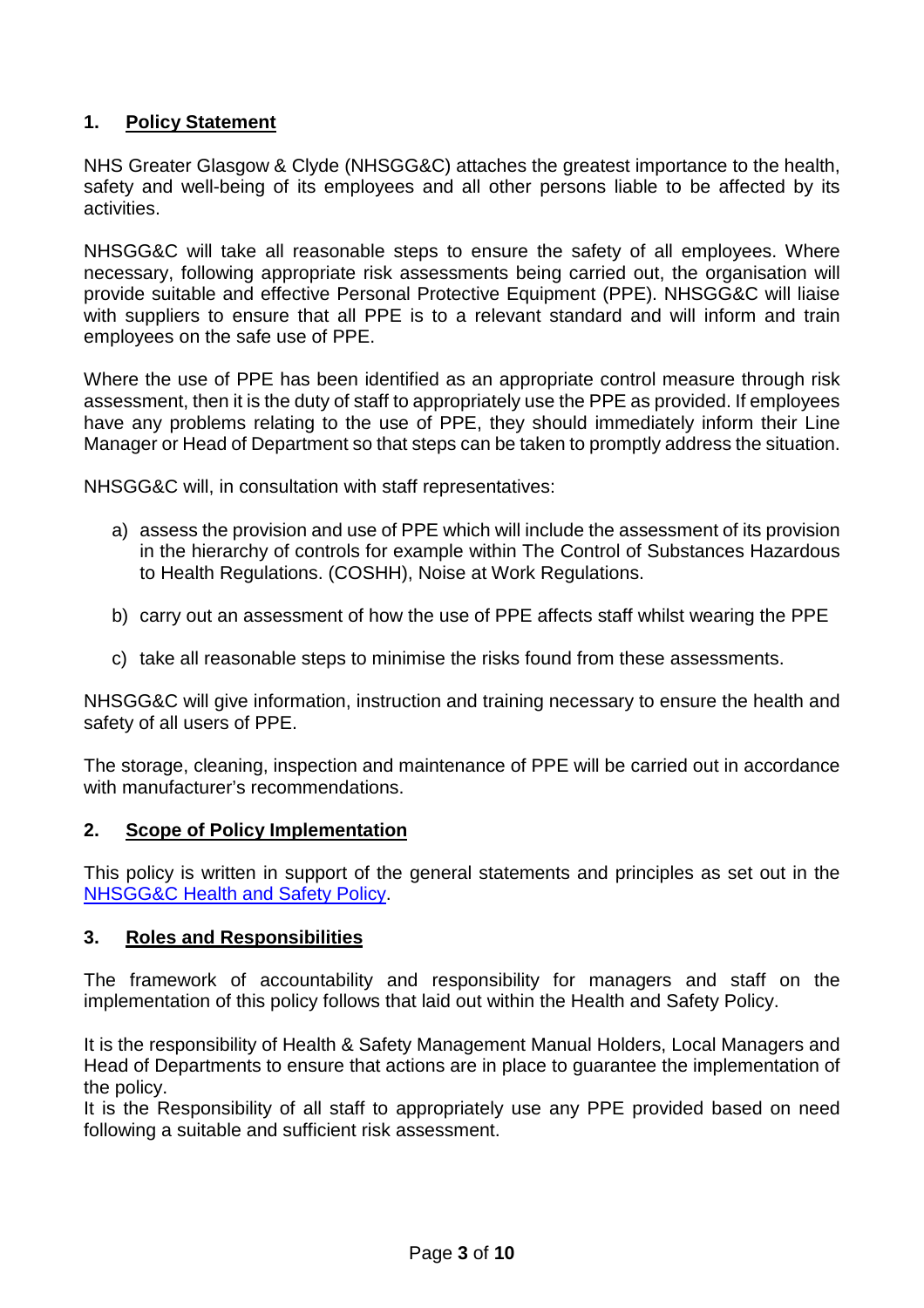This policy cannot be read in isolation. Other Board policies give specific guidance and instruction on the appropriate selection and use of PPE. Examples would be COSHH Policy, Infection Control Manual / Guidance,.

Specific advice can also be sought from specialist advisors within the Health and Safety Service, Occupational Health and Prevention and Control of Infection.

Specific Actions:

- 1. PPE must be suitable for the ways in which it will be used (by design, construction) and used only for that purpose.
- 2. PPE must be selected to suit work conditions.
- 3. It is the responsibility of employees who have been provided with PPE to wear it at all times when engaged in the work requiring the use of PPE.
- 4. Employees may only be allowed to undertake work activities requiring the use of PPE when adequate information, instruction, training and supervision has been provided. This should be identified via KSF and PDP processes and appropriately recorded. Any necessary update refresher training should be handled in a similar fashion and should be part of the Training Needs Analysis section of the appropriate Health and Safety Management Manual.

In some instances related to specific PPE e.g. FFP3 masks specific instruction training and assessment will be required and the recording of same will follow a specific route.

- 5. Employees must immediately report to their line manager when PPE is not fit for purpose, either through wear and tear or failure to fit properly. Near miss incidents/ actual incidents involving PPE should also be reported utilising Datix.
- 6. Employees must report to line management where health concerns may impact on the selection of PPE. Occupational Health Services should be contacted in relation to any health concerns raised by the employee. Reference should be made to [NHS Health](https://www.nhsggc.org.uk/working-with-us/hr-connect/health-safety/policies-guidance-documents-forms/health-surveillance/)  [Surveillance Policy.](https://www.nhsggc.org.uk/working-with-us/hr-connect/health-safety/policies-guidance-documents-forms/health-surveillance/)

#### **4. Personal Protective Equipment - Definition**

#### **Personal Protective Equipment at Work Regulations 1992 (as amended)**

In this policy PPE means "*all equipment (including clothing affording protection against the weather) which is intended to be worn or held by a person at work and which protects him against one or more risks to his health or safety, and any additional or accessory designed to meet that objective."*

#### *Uniforms are not classed as PPE.*

#### *Clothing provided solely for food hygiene is not classed as PPE.*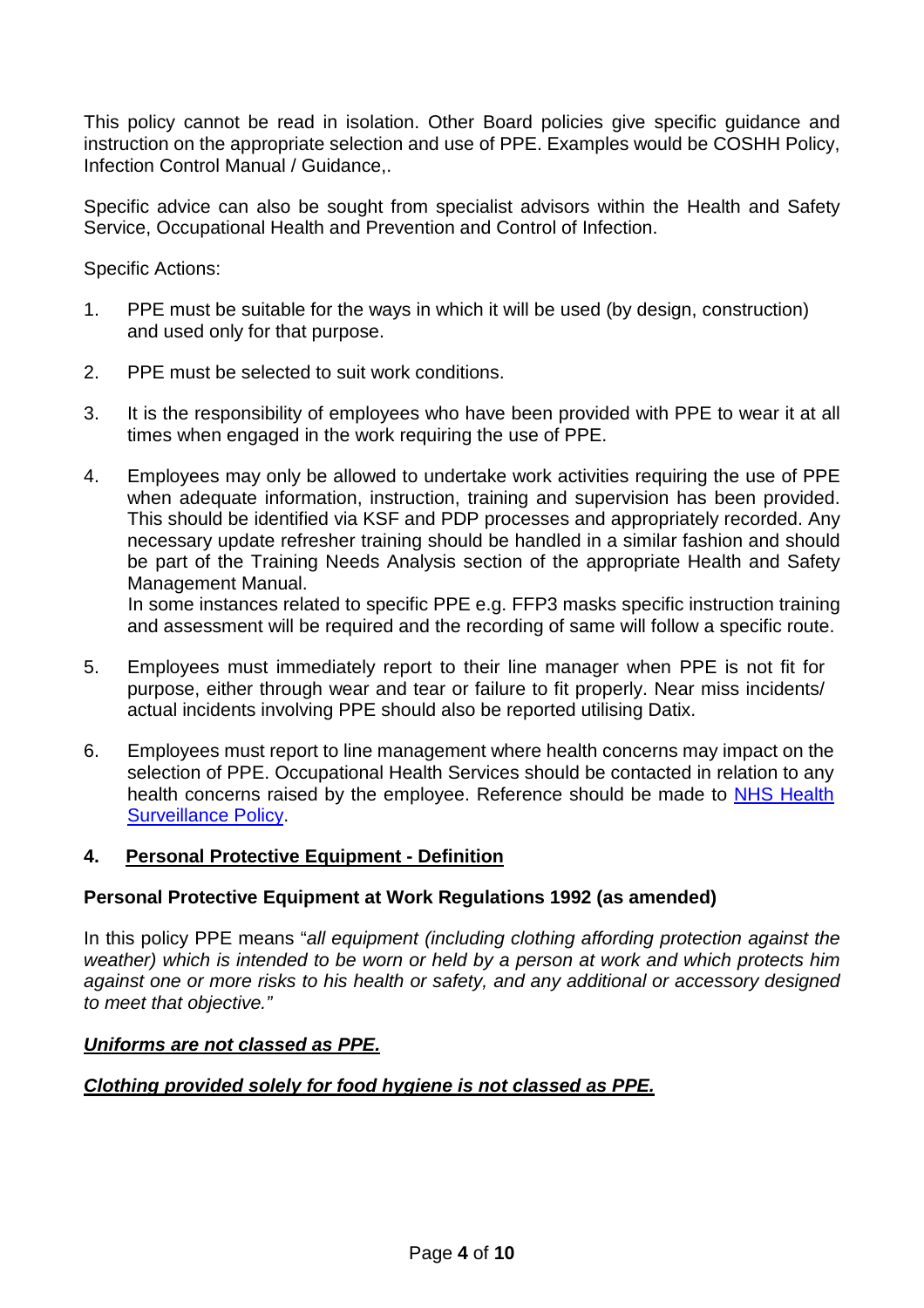# **5. Maintenance, replacement and record keeping.**

It is the responsibility of Health & Safety Management Manual Holders/local managers to ensure that there is an adequate provision of PPE in both type, size and stock. That PPE is maintained (including replaced or cleaned as appropriate), in an efficient state, efficient working order and in good repair.

Written records regarding PPE are only required if the selection or maintenance of the PPE is complex e.g. when using respirators which require regular replacement of canisters.

Maintenance free [disposable] PPE does not require written records of use.

#### **6. Safety Action/ Hazard Notices**

NHSGG&C operates a centrally controlled distribution network for Safety Action and Hazard Notices. Key posts have been identified within the organisation to receive the notices and to decide on further local actions as required. On occasion these notices may refer to PPE and if so local assessments would need to be reviewed to reflect any new information. [Safety Action Notice](https://www.nhsggc.org.uk/working-with-us/hr-connect/health-safety/policies-guidance-documents-forms/safety-action-notice/) Policy.

#### **7. Risk Assessment**

Before selecting PPE for any task a [risk assessment](https://www.nhsggc.org.uk/working-with-us/hr-connect/health-safety/management-manual/risk-assessment/) of the task and any health and safety hazards which it may present must be undertaken by a competent person i.e someone who has received training in NHSGGC Risk assessment Policy, processes and use of the approved documentation.

PPE is only required if the risks cannot be reduced by other means, such as by the following control measures:

- 1] Using a substance which is less hazardous.
- 2] Engineering solution (for example, use of Local Exhaust Ventilation to remove harmful biological agents, to remove dust from a workshop or nail dust from Podiatry Clinic or reduce chemical concentrations in the air).
- 3] Looking at alternative methods of carrying out the task. Is the present method definitely the only way?

On occasions use of PPE will be the appropriate method e.g.

- 1] To supplement other measures and reduce the likelihood of harm.
- 2] When carrying out an emergency procedure e.g. when clearing up a blood or chemical spillage.
- 3] When carrying out a task of short term duration e.g. when performing venepuncture.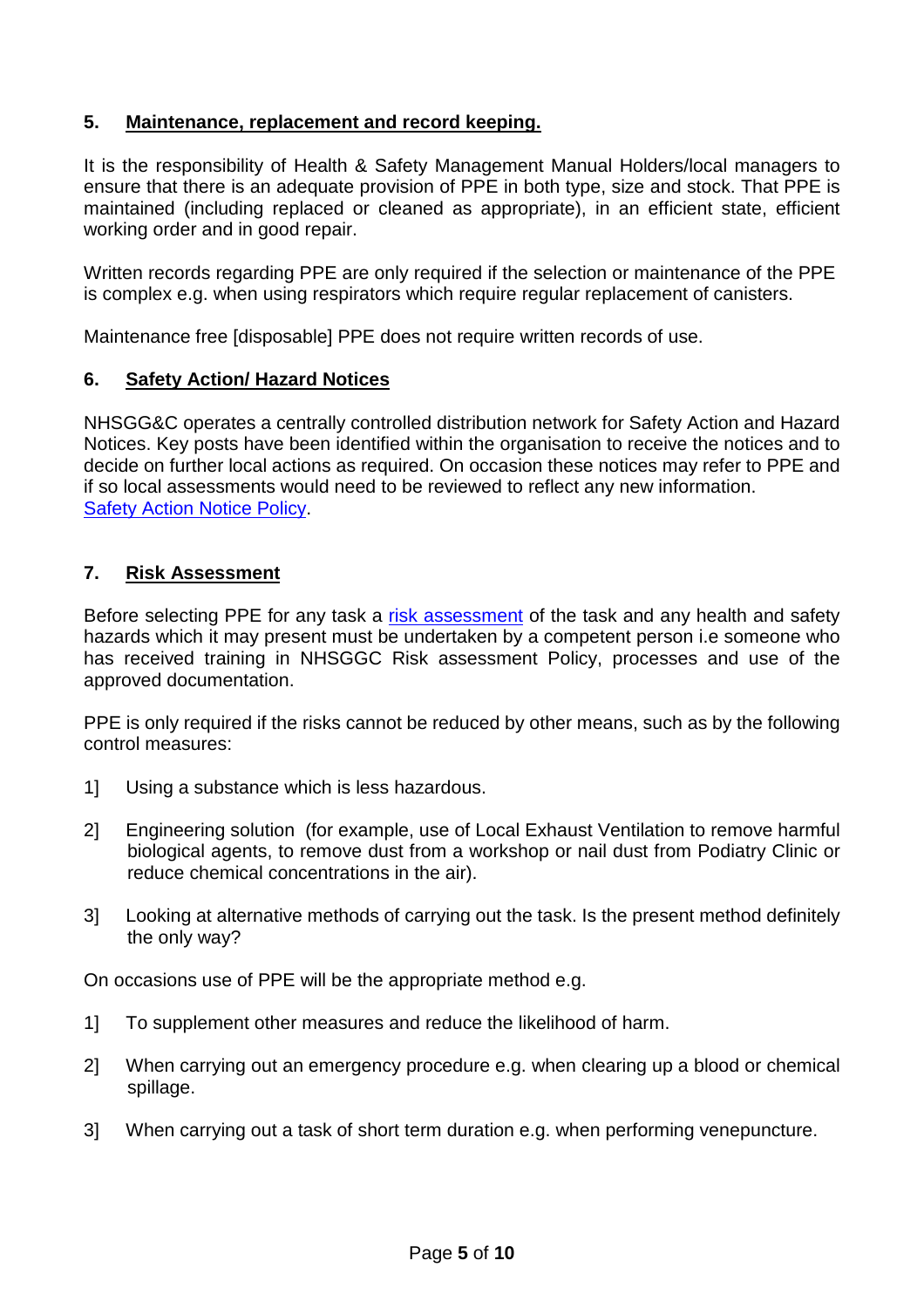As PPE is the last resort after all other control measures have been taken into account, it is important to ensure that users wear PPE at all times when carrying out the task (that has identified the use of PPE as a control).

Appendix 1 provides a list of considerations that should be reviewed before PPE is provided.

# **8. Covid -19 PPE**

#### **8.1 Personal Protective Equipment**

All staff must wear the PPE required for the area that they are working in or tasks they are undertaking, in line with the National Infection, Prevention and Control Manual. Where staff are unsure of requirements for a particular task or in a particular area they should seek clarification from their line manager or person in charge of the work area. Guidance, regularly updated, is available (including posters) on Health Protection Scotland Website:

- <https://www.hps.scot.nhs.uk/a-to-z-of-topics/covid-19/>
- Interim Guidance on the extended Use of Face masks Sept.2020 embedded document

Users of Face masks should undertake a pre-user check following the [Pre-user Checklist.](https://www.nhsggc.org.uk/media/263337/ffp3-disposable-mask-face-mask-pre-user-check.docx)

For information on correct use of PPE, including how to dispose of it safely, see our PPE [Donning & Doffing Poster](https://www.nhsggc.org.uk/media/259300/ppe-donning_doffing-poster-amended-mar-20-draft.pdf)

Further guidance is available on [Training in use of PPE \(Masks etc\)](https://www.nhsggc.org.uk/media/264667/covid19_staff_face_masks_coverings.pdf) – Staff briefing pack issued and [HSE video issued on core brief.](https://www.nhsggc.org.uk/media/265069/024-core-brief-5-february-2021-daily-update.pdf)

#### **8.2 Undertaking Fit Testing of Face Masks**

- All staff who are required to work within an AGP area or undertake AGP must wear a FFP3 mask that has been fitted by a trained Face Fit Tester.
- NHSGGC policy is to retest staff who are identified as requiring to wear FFP3 as part of a three year cycle.
- Retesting will also be required within this timeframe if the model of mask being provided changes or where staff require due to changes to facial structure, e.g. significant dental work, weight gain / loss.
- Any Staff, Contractors or Volunteers undertaking face fit testing must be appropriately trained.
- Database of face fit testers held and updated by Health & Safety Service, available on HR Connect & Staffnet.
- Fit testers should follow current Government advice on social distancing (2metres) as they can observe and deliver verbal instruction from this distance.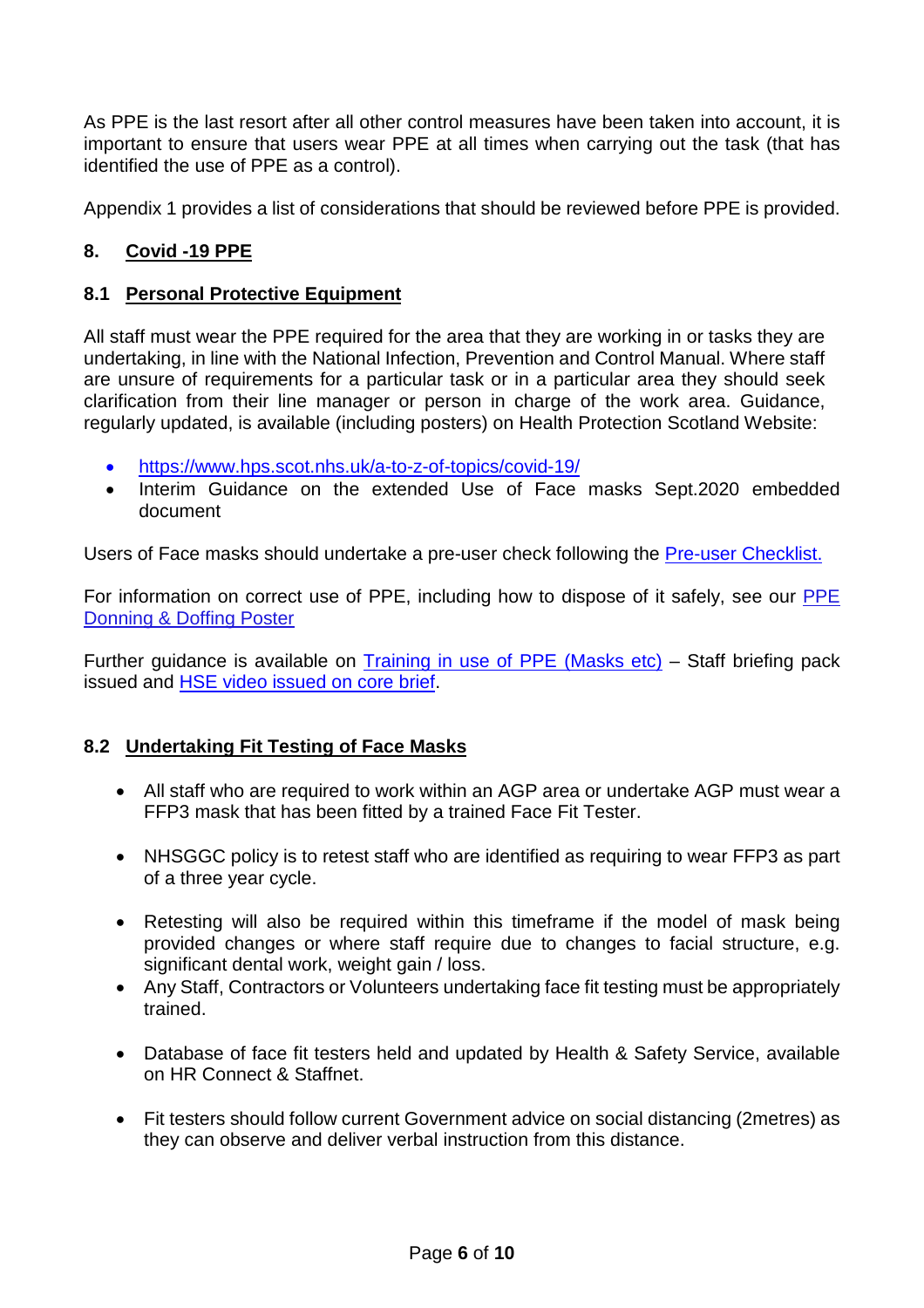- Both fit tester and those being fit tested should undertake hand hygiene before and after the test.
- Hand hygiene should be performed by Fit testers after cleaning of the tubes, hoods etc.

# **9. Respiratory Protective Equipment (RPE)**

## **9.1 Guidance Notes**

The inhalation of harmful dusts, mists, fumes, gases, vapours, etc. is recognised as a major health hazard in today's working environment. It is important that we remember that Respiratory Protective Equipment is the last line of defence and should not be considered unless the possibilities of engineering out or substituting the material involved are considered first.

Employees working in jobs were they may be at risk from an airborne contaminant[s] should be provided with the appropriate type of RPE. The type of protection provided should meet the relevant EN Standard for that device and should be suitable for the job/environment.

It is the duty of employees who have been provided with RPE to wear it at all times when engaged in the work requiring RPE to be used.

#### **N.B. Advice**

The selection and use of RPE is a complicated subject so it is important that problems associated with dust, mist, fumes, gases, vapours and oxygen deficiency should be referred to the Occupational Hygienist within the Health and Safety Service who will provide guidance on specific problems or on activities not covered in these guidelines.

[AcuteHealthSafety.North@ggc.scot.nhs.uk](mailto:AcuteHealthSafety.North@ggc.scot.nhs.uk) [AcuteHealthSafety.SouthAndClyde@ggc.scot.nhs.uk](mailto:AcuteHealthSafety.SouthAndClyde@ggc.scot.nhs.uk) [HealthandSafety.Partnerships@ggc.scot.nhs.uk](mailto:HealthandSafety.Partnerships@ggc.scot.nhs.uk) [Health&Safety.Facilities@ggc.scot.nhs.uk](mailto:Health&Safety.Facilities@ggc.scot.nhs.uk)

# **9.2 Selection of Respiratory Protective Equipment**

Before consideration can be given to the selection of the correct RPE, an assessment should be made of the workplace, to identify the materials present, if they are hazardous, and what their potential health effects are.

From this an estimate of the potential levels of contaminant should be made, usually by monitoring the employee's exposure (seek guidance from Occupational Hygienist) Levels at the workplace should be compared with published acceptable levels, Workplace Exposure limits (WEL). (Consider providing info on where to access WEL)If the exposure is over the WEL, then control measures must be introduced to reduce employee exposure. RPE may be considered as one of the methods of controlling an individual's exposure.

If a material has a WEL the employee must not, under any circumstances, be exposed to levels above the WEL. A WEL is the maximum concentration, averaged over a reference period, which may be hazardous by inhalation.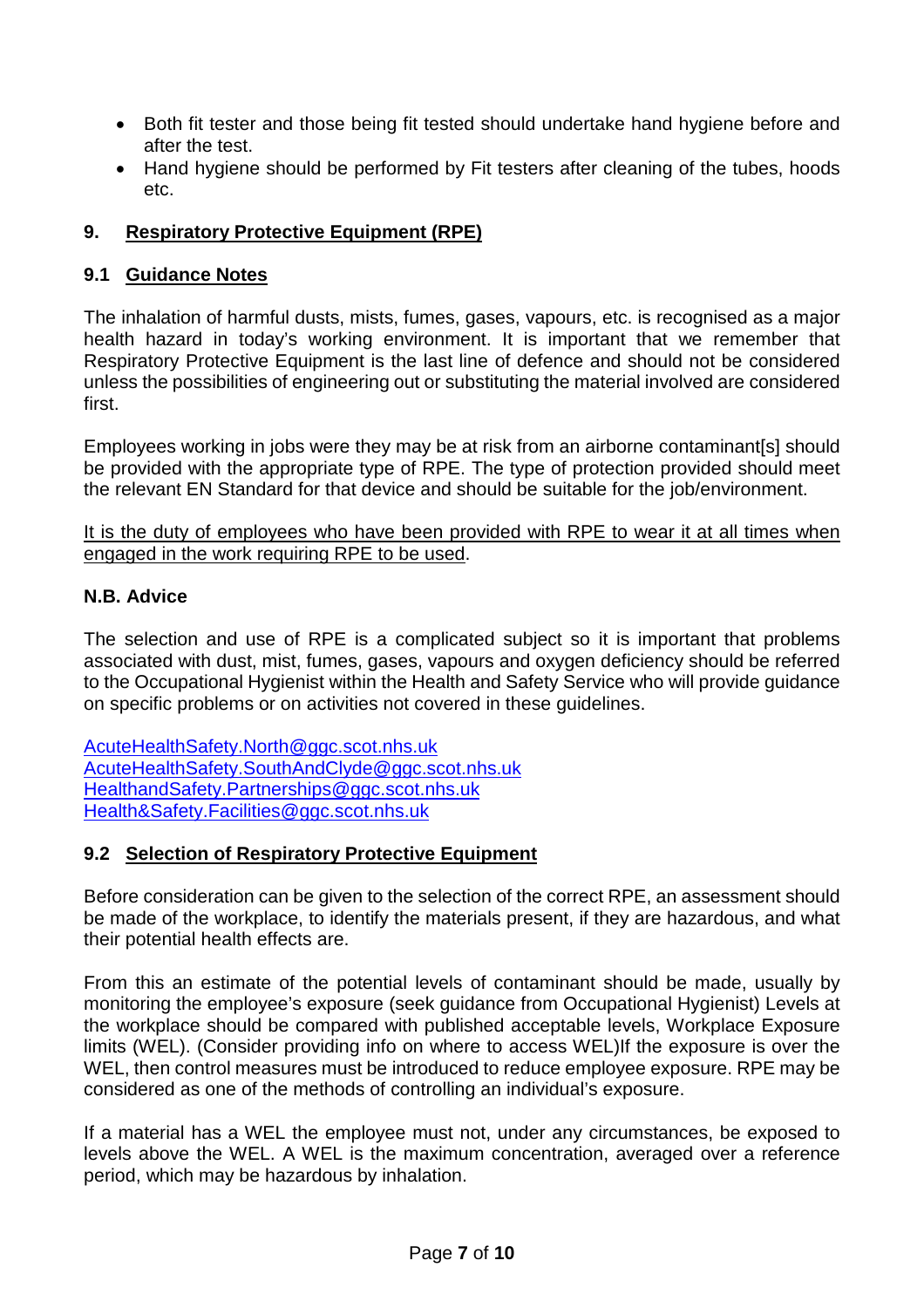Employers must take all reasonable precautions to ensure exposure is kept as far below the WEL as is practicable.

RPE works on one of two basic principals, either:

- 1. filtering out contaminants from the contaminated air, or
- 2. by supplying air from uncontaminated source.

The EN standard sets out the performance limits and details the information that must be supplied to the user.

Once a device is correctly selected, consideration must be given to the proper introduction to its users. They must be given adequate education on its use and the hazards it will protect against. Instruction should also be given to ensure that the device is fitted in accordance with the manufacturer's instructions. It would therefore be advisable to consider suppliers who supply adequate training in the proper use and care.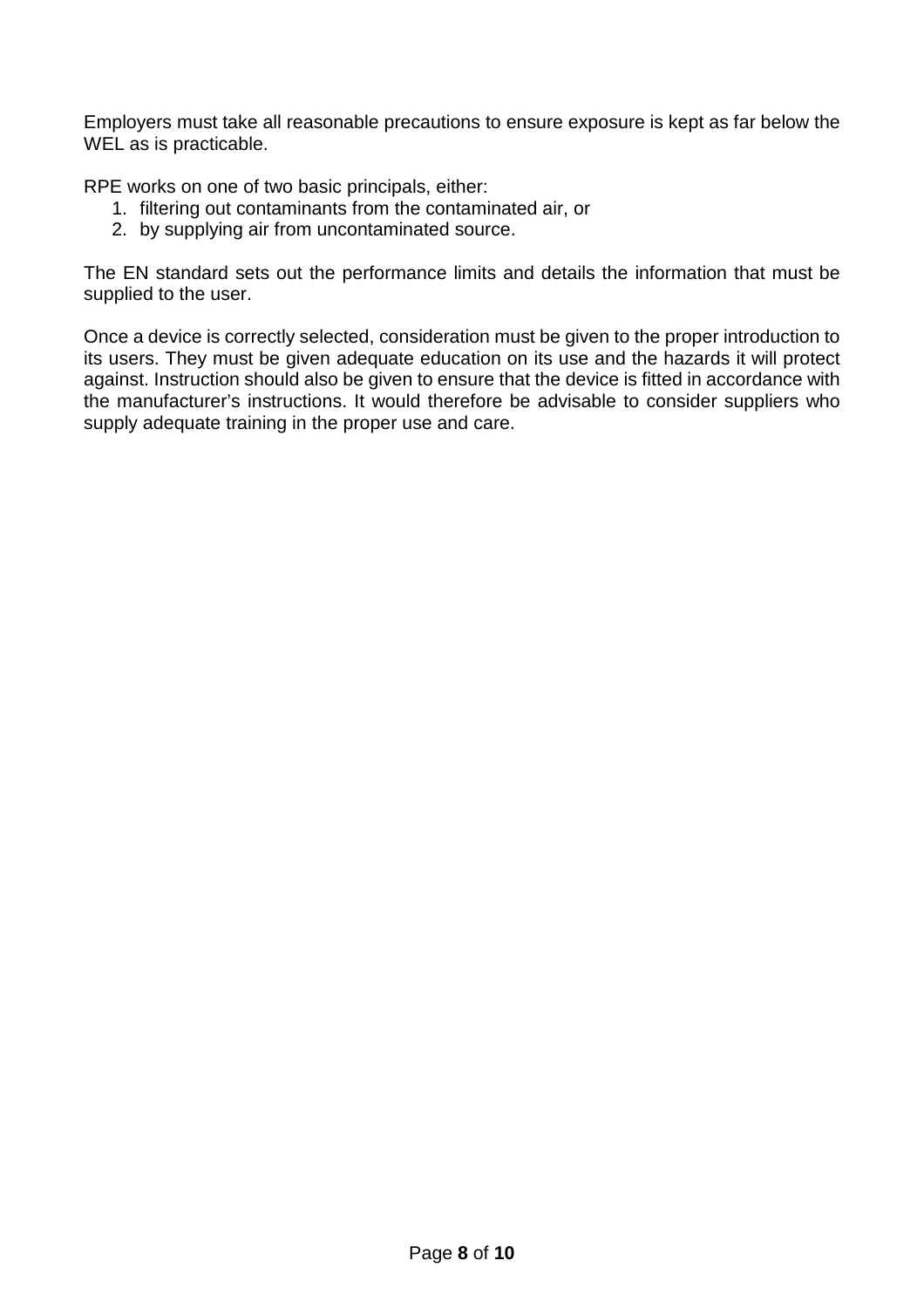# **Appendix 1 - CHECKLIST**

When considering the use of PPE the checklist given below should be considered. These points are provided to assist in the completion of a suitable and sufficient risk assessment and not as an alternative.

| Is it appropriate for the task?                                                                                                                    | YES/NO        |
|----------------------------------------------------------------------------------------------------------------------------------------------------|---------------|
| Is it of the right type?                                                                                                                           | YES/NO        |
| It is comfortable enough?                                                                                                                          | YES/NO        |
| Does it impair visibility or communication?                                                                                                        | YES/NO        |
| Does it interfere with the wearing of other PPE?                                                                                                   |               |
| Does it fit - Is the size right?                                                                                                                   | YES/NO        |
| Has adequate training been given on its use?                                                                                                       | YES/NO        |
| Is it inspected for wear and tear?                                                                                                                 | YES/NO        |
| Is it properly maintained?                                                                                                                         | <b>YES/NO</b> |
| Is there suitable storage when not in use?                                                                                                         | <b>YES/NO</b> |
| Are there procedures for reporting losses or defects?                                                                                              | <b>YES/NO</b> |
| Have staff been involved in the selection of the PPE?                                                                                              |               |
| Is PPE required under any specific risk assessment<br>e.g. COSHH, IRR 99 (Radiation Regs), Control of Infection<br>If so refer to it for guidance. |               |